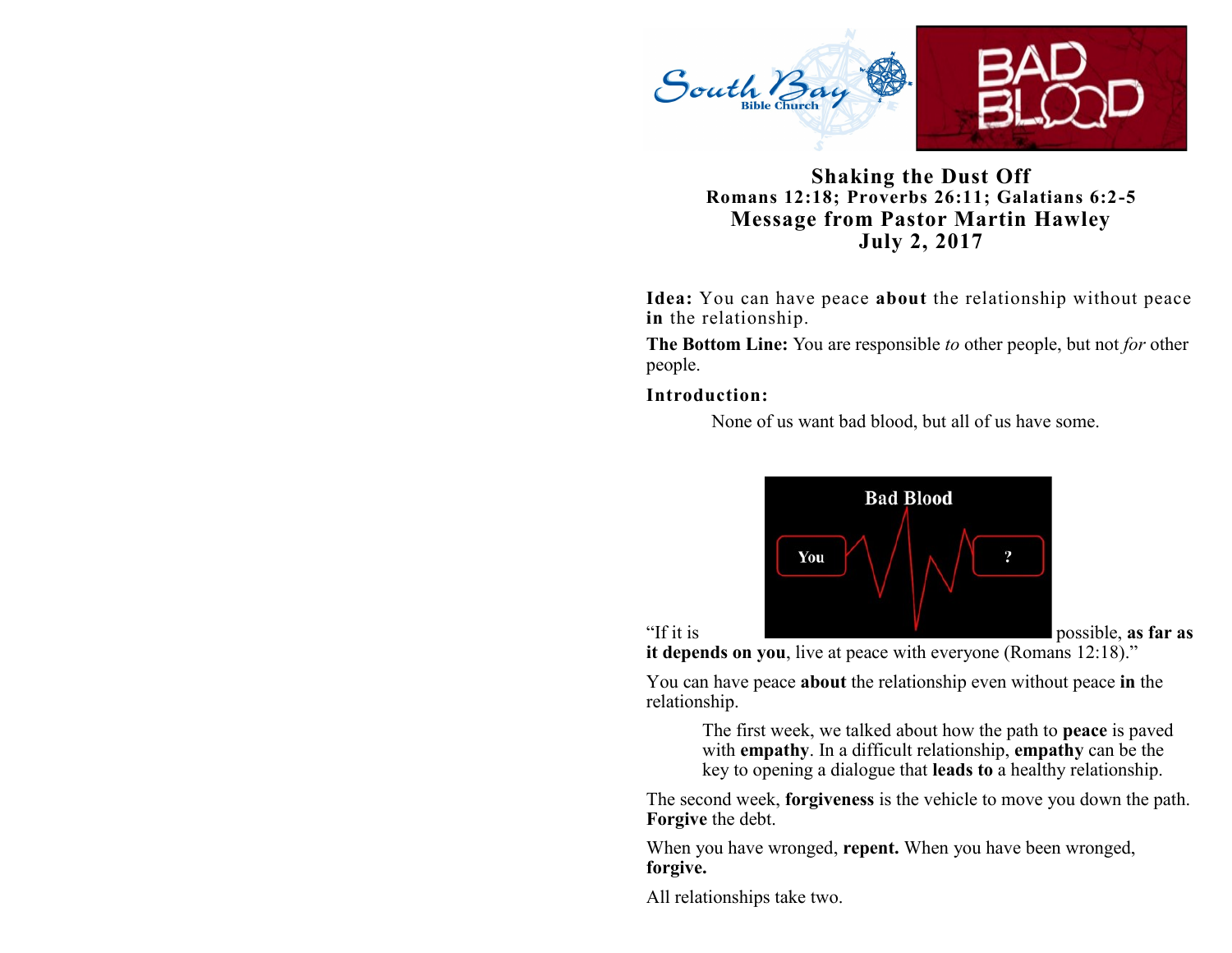Today, we want to discuss, "**How long** does it depend on me?" When does my **continued extension** of assistance become **irresponsible?**

## **The Problem:**

Reconciling becomes especially tough when we're dealing with toxic people. You might have bad blood with someone who is toxic. The Bible calls these people fools.

**Fools** continually **behave** in ways that hurt themselves or others.

"As a dog returns to its vomit, so fools repeat their folly (Proverbs  $26:11$ ."

When a fool's irresponsibility is creating collateral damage in his/her life or yours, create boundaries. When a fool is putting you in harm's way, create boundaries.

Boundaries create understanding and define responsibilities.

Book Recommendation: *Boundaries* by Henry Cloud & John Townsend; ISBN: 0310247454

#### **Truth**:

The Apostle Paul tells us how to know what depends on  $\left| \right|$  us and what depends on the other person and what depends on the other person.



"Carry each other's **burdens**, and in this way you will **fulfill** the law of Christ (Galatians 6:2)."

We're commanded to help one another with our burdens.

We're **responsible to** help bear any **burden** that has become too **big**.

"If anyone thinks they are **something** when they are **not**, they deceive themselves (Galatians 6:3)."

Be careful of this. Don't believe everything you think. You can trick yourself.

A fool thinks he cannot fall. Arrogant thought impedes compassionate behavior.

"Each one should **test** their own actions (Galatians 6:4)."

Carries the idea of examining or paying careful attention to.

This is something only I can do. You can't do this for me.

I shouldn't ask you to **help me carry** something I'm **not** carrying myself.